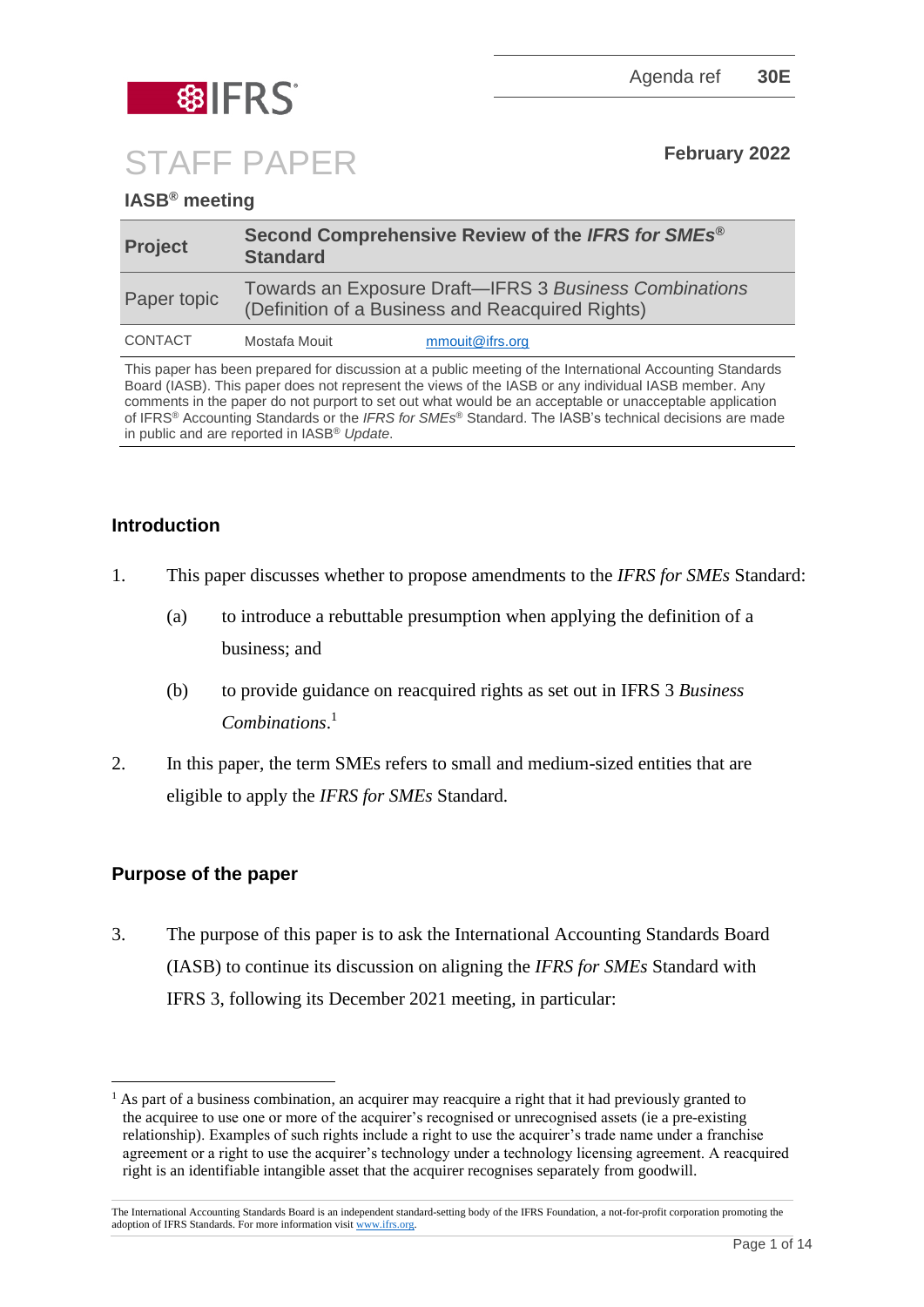- (a) to consider the recommendations of the SME Implementation Group (SMEIG) on two topics related to the alignment of Section 19 *Business Combinations and Goodwill* of the *IFRS for SMEs* Standard with IFRS 3; and
- (b) to decide whether to propose amendments to the *IFRS for SMEs* Standard:
	- (i) to introduce a rebuttable presumption when applying the definition of a business—so that if an acquired set of activities and assets has outputs, there is a rebuttable presumption that the set of activities and assets qualifies as a business at the acquisition date; and
	- (ii) to provide guidance on reacquired rights, particularly the application guidance as set out in paragraphs B36 and B53 of IFRS 3.

#### **Summary of staff recommendations**

- 4. The staff recommend the IASB:
	- (a) propose aligning the definition of a business in the *IFRS for SMEs* Standard with the amended definition of a business issued in 2018, without introducing any rebuttable presumption (ie confirm the IASB's tentative decision from its December 2021 meeting).
	- (b) retain unchanged Section 19 of the *IFRS for SMEs* Standard for the improvements in IFRS 3 that provided additional guidance on reacquired rights (ie not provide guidance on required rights for SMEs).

#### **Structure of the paper**

- 5. This paper is structured into three sections as follows:
	- (a) rebuttable presumption for the definition of a business:
		- (i) background (paragraph [7](#page-2-0) of this paper);
		- (ii) SMEIG recommendations (paragraphs [8–](#page-3-0)[12](#page-4-0) of this paper); and
		- (iii) staff analysis (paragraphs [13–](#page-5-0)[20](#page-6-0) of this paper);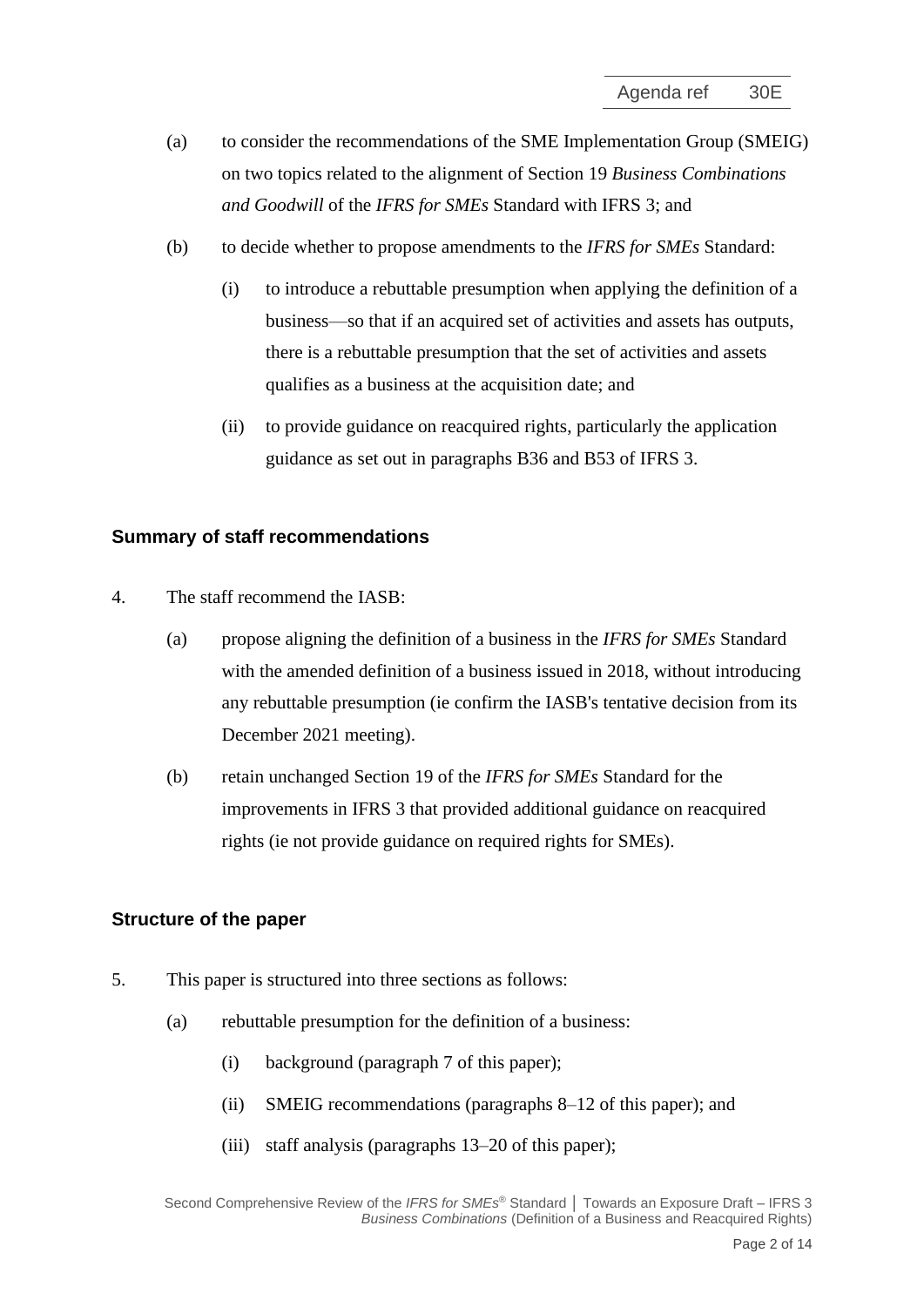- (b) guidance on reacquired rights:
	- (i) background (paragraphs [21](#page-6-1)[–25](#page-7-0) of this paper);
	- (ii) SMEIG recommendations (paragraphs [26–](#page-8-0)[28](#page-8-1) of this paper); and
	- (iii) staff analysis (paragraphs [29–](#page-8-2)[31](#page-9-0) of this paper); and
- (c) staff recommendations and questions for the IASB (paragraph [32](#page-9-1) of this paper).
- 6. Appendix A to this paper sets out the IASB's rationale in the Request for Information for views on aligning the *IFRS for SMEs* Standard with IFRS 3.

#### **Rebuttable presumption for the definition of a business**

#### *Background*

- <span id="page-2-0"></span>7. At its December 2021 meeting the IASB:
	- (a) considered all forms of feedback on the Request for Information *Comprehensive Review of the* IFRS for SMEs *Standard*, published in January 2020, and the recommendations of the SMEIG on the alignment of Section 19 of the *IFRS for SMEs* Standard with IFRS 3, including the 2018 definition of a business.<sup>2</sup>
	- (b) tentatively decided to propose amendments to Section 19 of the *IFRS for SMEs* Standard to align with parts of IFRS 3, including with the amended definition of a business issued in October 2018. $3$  The proposals would include, in a new appendix to Section 19, application guidance that includes:
		- (i) the optional concentration test set out in paragraphs B7A–B7B of IFRS 3;
		- (ii) a decision tree to assess whether an acquired process is substantive; and

<sup>2</sup> For more detail see [AP30A: Towards an Exposure Draft—IFRS 3 Business Combinations](https://www.ifrs.org/content/dam/ifrs/meetings/2021/december/iasb/ap30a-towards-and-exposure-draft-ifrs-3-business-combinations.pdf) of the December 2021 IASB meeting.

<sup>3</sup> For more detail of the IASB's tentative decisions see [IASB Update December 2021.](https://www.ifrs.org/news-and-events/updates/iasb/2021/iasb-update-december-2021/#5) A summary of the IASB's tentative decisions to date is at Agenda Paper 30 *Cover paper* of this meeting.

Second Comprehensive Review of the *IFRS for SMEs* ® Standard **│** Towards an Exposure Draft – IFRS 3 *Business Combinations* (Definition of a Business and Reacquired Rights)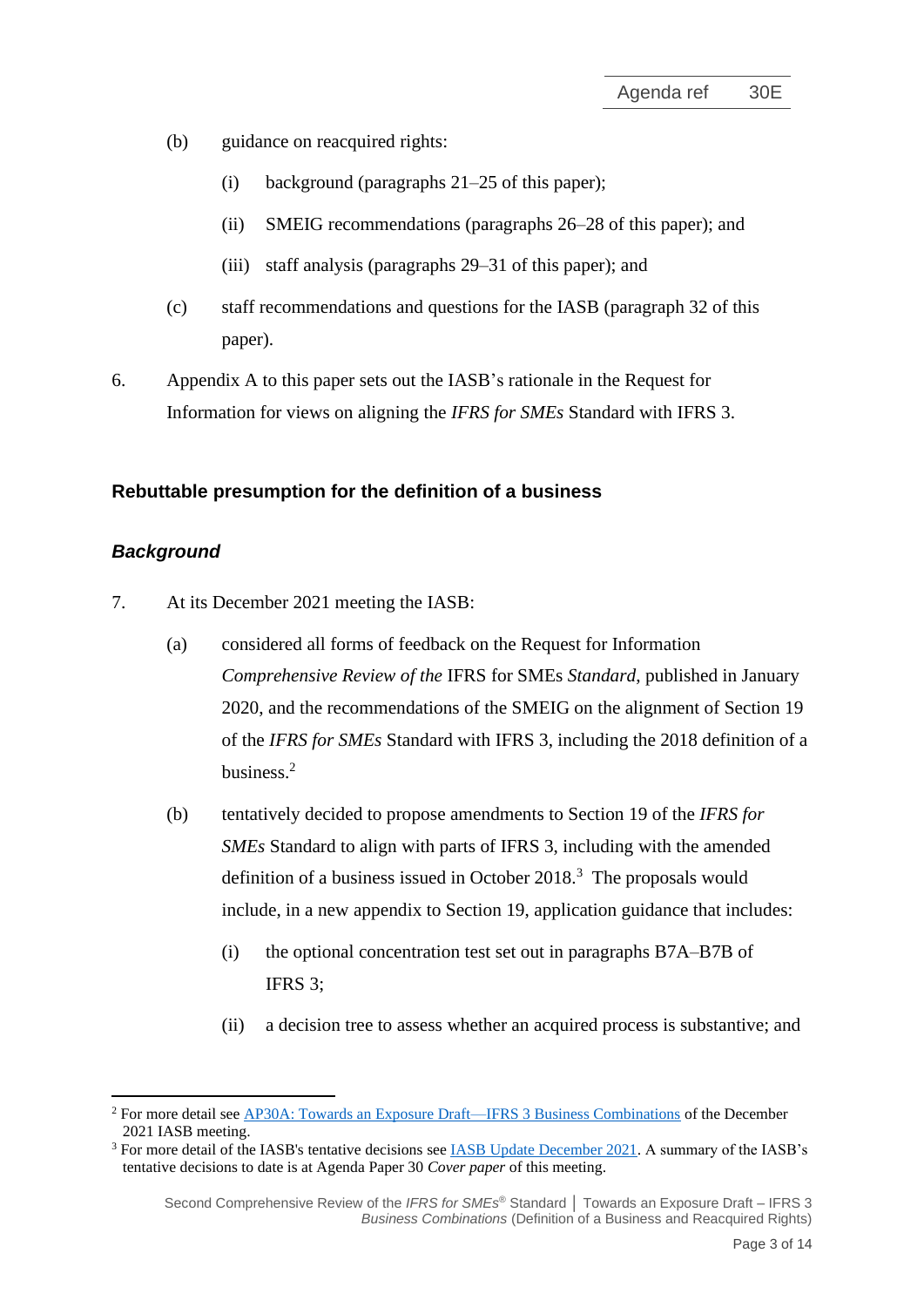- (iii) the application guidance for the assessment set out in paragraphs B8– B12D of IFRS 3, alongside some illustrative examples.
- <span id="page-3-1"></span>(c) asked the staff to explore introducing a rebuttable presumption in the *IFRS for SMEs* Standard (as a possible simplification) when applying the definition of a business—so that if an acquired set of activities and assets has outputs, there is a rebuttable presumption that the set of activities and assets qualifies as a business at the acquisition date. This presumption could be rebutted using the factors set out in paragraphs B12B and B12C of IFRS 3.



## *SMEIG recommendations*

- <span id="page-3-0"></span>8. The SMEIG met on 21 January 2022 to develop recommendations to enable the IASB to decide whether—to propose amendments to Section 19 of the *IFRS for SMEs* Standard—to introduce a rebuttable presumption for the assessment of a business as set out in paragraph [7\(c\)](#page-3-1) of this paper.
- <span id="page-3-2"></span>9. Many SMEIG members said the IASB should not introduce the rebuttable presumption because:
	- (a) introducing such a presumption:
		- (i) could introduce complexity for SMEs; and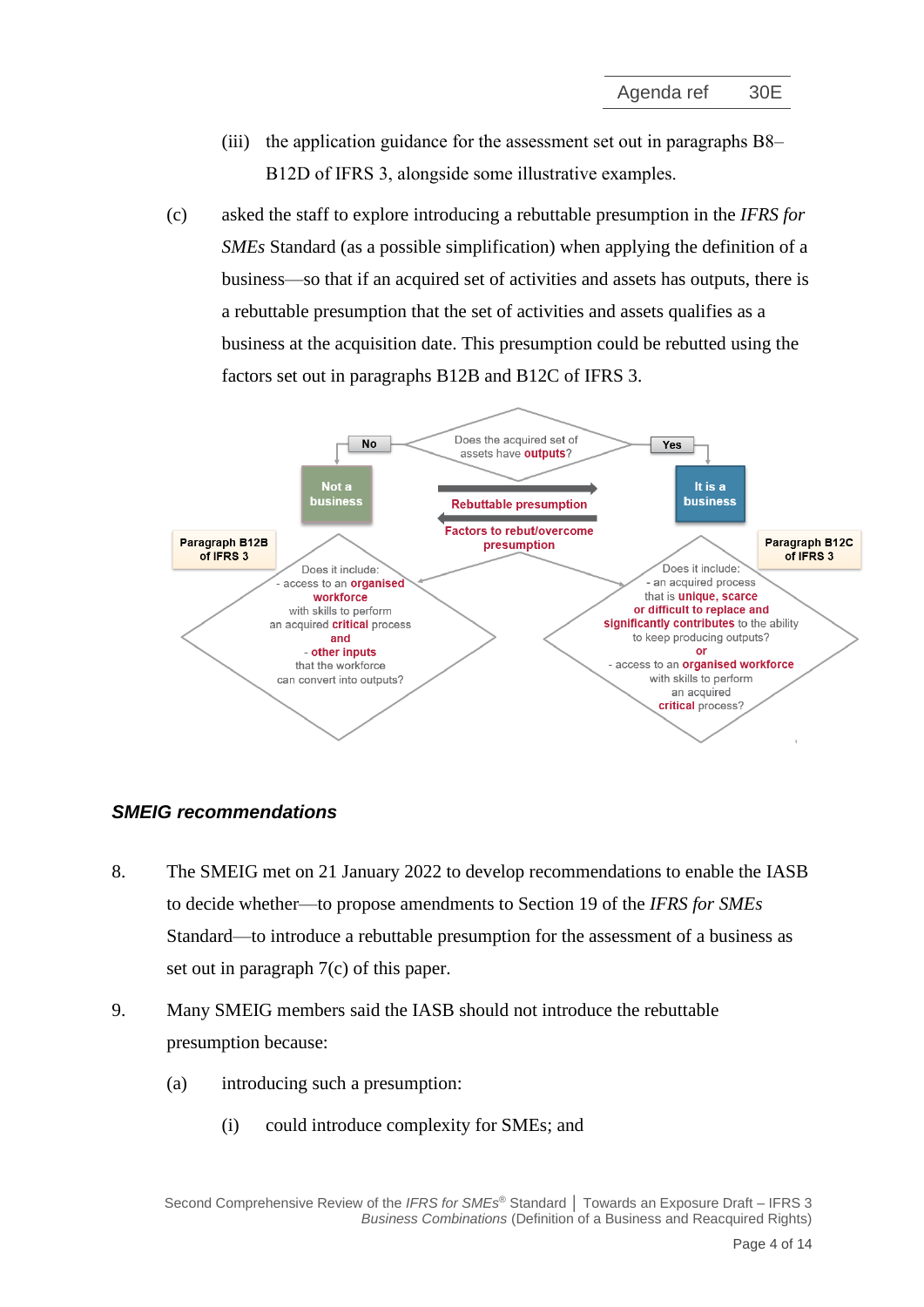- (ii) could impose excessive costs on SMEs.
- <span id="page-4-1"></span>(b) applying such a presumption could lead to inappropriate conclusions in several situations—in which case:
	- (i) it could raise implementation and application questions; and
	- (ii) it could lead to two different outcomes for the same fact pattern.
- (c) applying such a presumption would be inconsistent with what are the 'minimum requirements to be a business' as set out in paragraph BC21F of the Basis for Conclusions on IFRS 3.<sup>4</sup>
- (d) the definition of a business issued by the IASB in 2018 is more precise and is simpler for SMEs to apply than the rebuttable presumption would be—ie applying the 2018 definition of a business is straightforward in most cases.
- <span id="page-4-2"></span>10. In relation to paragraph [9\(b\)](#page-4-1) of this paper, one SMEIG member expressed concern about whether introducing the rebuttable presumption as a simplification might result in improper classification of some acquisitions, which would reduce the quality of information reported to SMEs' users.
- 11. Some SMEIG members said the IASB should introduce the rebuttable presumption because introducing such a presumption:
	- (a) would provide cost relief and maintain the *IFRS for SMEs* Standard's simplicity; and
	- (b) would help SMEs bypass some of the assessment steps.
- <span id="page-4-0"></span>12. One SMEIG member, who supported introducing the rebuttable presumption, expressed concern that applying the presumption in circumstances that leads to an incorrect outcome requires the SME to rebut it.

<sup>4</sup> Paragraph BC21F of the Basis for Conclusions on IFRS 3 explains that the existence of a process (or processes) is what distinguishes a business from a set of activities and assets that is not a business. Consequently, the IASB decided that to be considered a business, an acquired set of activities and assets must include, at a minimum, an input and a substantive process that together significantly contribute to the ability to create outputs. The IASB incorporated this requirement in paragraph B8 of the IFRS 3.

Second Comprehensive Review of the *IFRS for SMEs* ® Standard **│** Towards an Exposure Draft – IFRS 3 *Business Combinations* (Definition of a Business and Reacquired Rights)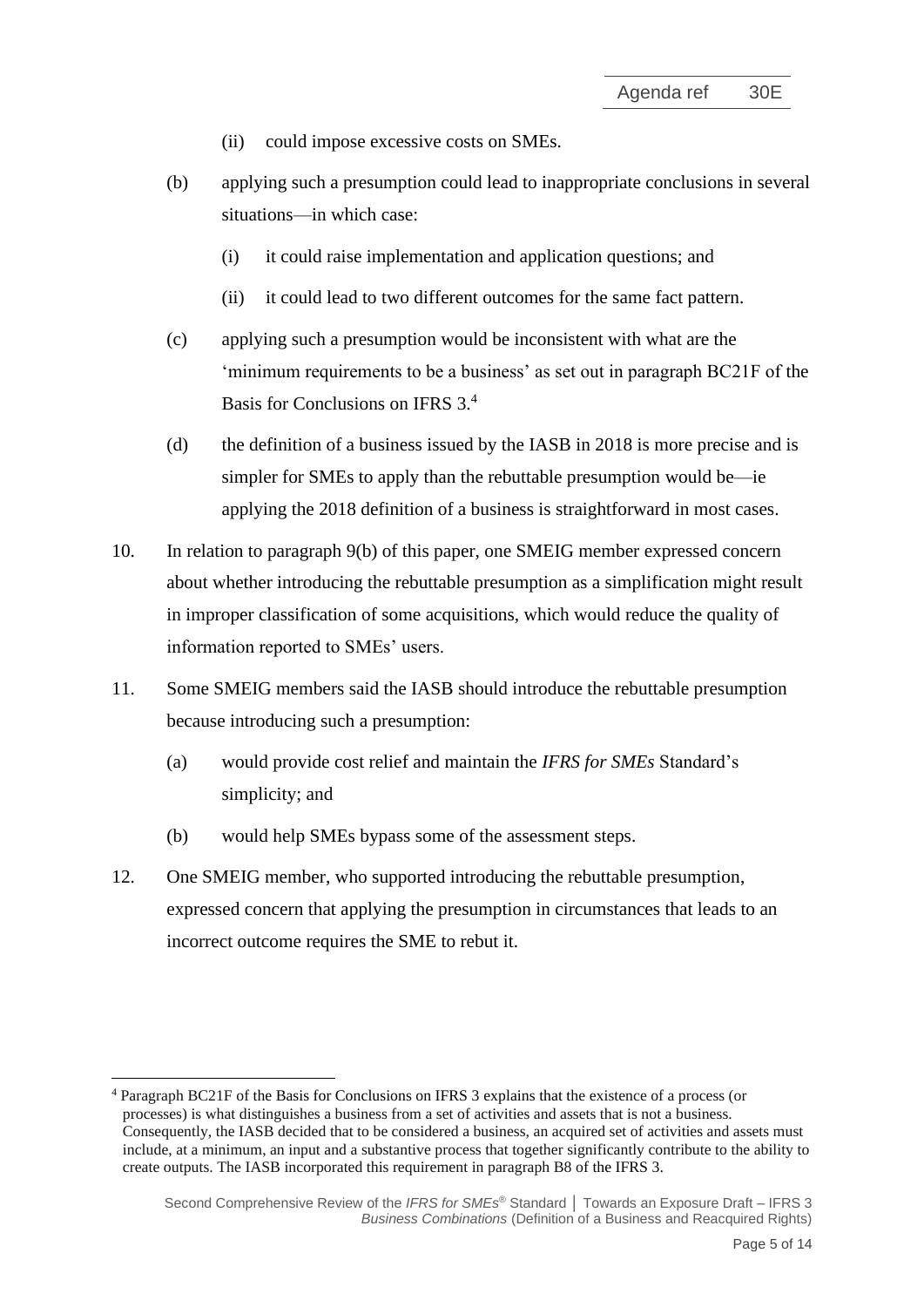#### *Staff analysis*

- <span id="page-5-0"></span>13. Paragraph [7\(c\)](#page-3-1) of this paper sets out a possible simplification to the assessment of a business—a rebuttable presumption for the assessment of a business: if an acquired set of activities and assets has outputs, there would be a rebuttable presumption that the set of activities and assets qualifies as a business at the acquisition date. To rebut the presumption an SME would use the factors set out in paragraphs B12B and B12C of IFRS 3.
- 14. Many SMEIG members expressed concerns about introducing this possible simplification for the reasons discussed in paragraphs [9](#page-3-2)[–10](#page-4-2) of this paper.
- 15. Paragraphs BC21A–BC21B of the Basis for Conclusions to IFRS 3 explains stakeholders' concerns raised during the post-implementation review of IFRS 3 about how to interpret and apply the definition of a business. To address those concerns, the definition of a business issued by the IASB in 2018 clarifies that, to be considered a business, an acquired set of activities and assets must include, at a minimum, an input and a substantive process that together significantly contribute to the ability to create outputs.
- 16. Paragraph BC21F of the Basis for Conclusions on IFRS 3 (see also footnote 4 of this paper), explains the existence of a process (not the existence of outputs) is what distinguishes a business from a set of activities and assets that is not a business—ie the minimum requirements to be a business.
- 17. To rebut the presumption discussed in paragraph [7\(c\)](#page-3-1) of this paper, an SME would need to perform the detailed assessment set out in paragraphs B12B and B12C of IFRS 3. Arguably there is no significant difference (nor cost relief) if an SME assesses whether an acquisition transaction is a business by using the aligned definition of a business (as amended in 2018), with or without such a rebuttable presumption because to rebut the presumption or consider whether to rebut the presumption the SME needs to make the assessment in paragraphs B12B and B12C of IFRS 3.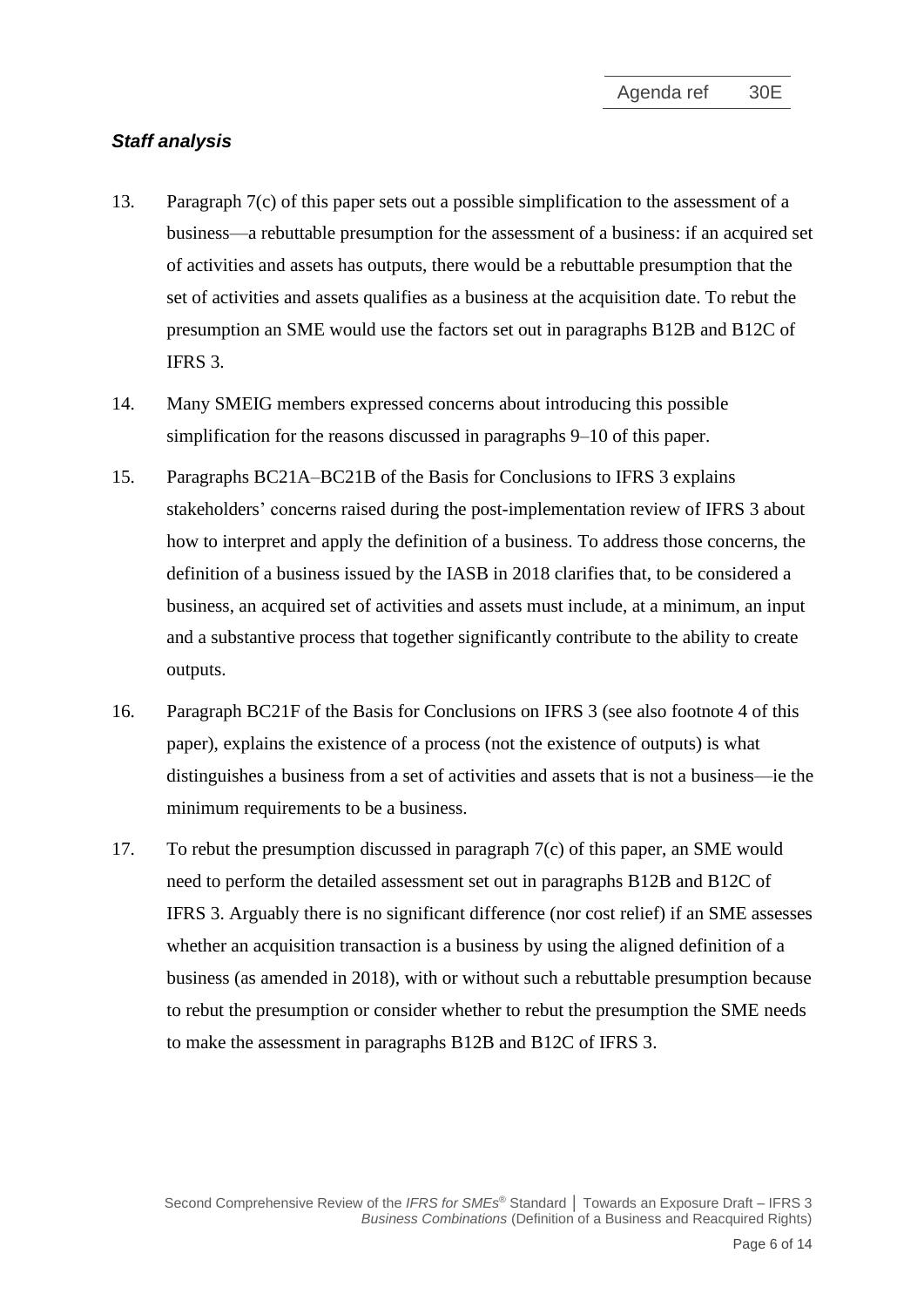- 18. The staff think that introducing such a rebuttable presumption could lead to different outcomes for the same fact pattern—ie it may not faithfully represent the acquisition transaction. Although outputs are an element of a business, they are not required for an integrated set of activities and assets to qualify as a business. Also, the nature of the elements of a business varies by industry and structure of an entity's operations (activities). Adding the rebuttable presumption may:
	- (a) force SMEs to account for an acquired set of activities and assets as a business combination—which might not be the case, if the set of activities and assets has outputs (ie real estate);<sup>5</sup> or
	- (b) force SMEs to account for an acquired set of activities and assets as assets which might not be the case, if the set of activities and assets does not have outputs (ie an early-stage entity).<sup>67</sup>
- 19. Therefore, the staff believe that introducing such a rebuttable presumption could lead to an inappropriate recognition of goodwill and lead to structuring opportunities.
- <span id="page-6-0"></span>20. Taking into consideration recommendations of the SMEIG and the staff analysis, the staff do not recommend the IASB propose introducing in the *IFRS for SMEs* Standard the rebuttable presumption set out in paragraph [7\(c\)](#page-3-1) of this paper.

# **Reacquired rights**

# *Background*

- <span id="page-6-1"></span>21. Paragraph 94 of Agenda Paper 30A of the December 2021 IASB meeting mentioned that the staff:
	- (a) will bring a paper at a future IASB meeting on whether Section 19 of the *IFRS for SMEs* Standard needs to provide guidance on reacquired rights as set out in IFRS 3, and

<sup>5</sup> For more detail see Illustrative Examples, Examples A scenario 2 of IFRS 3.

<sup>6</sup> Paragraphs BC17–BC18 of the Basis for Conclusions on IFRS 3 explain that the IASB continue to exclude a presumption that an integrated set in the development stage that has not commenced planned principal operations cannot be a business.

<sup>7</sup> For more detail see Illustrative Examples, Example C of IFRS 3.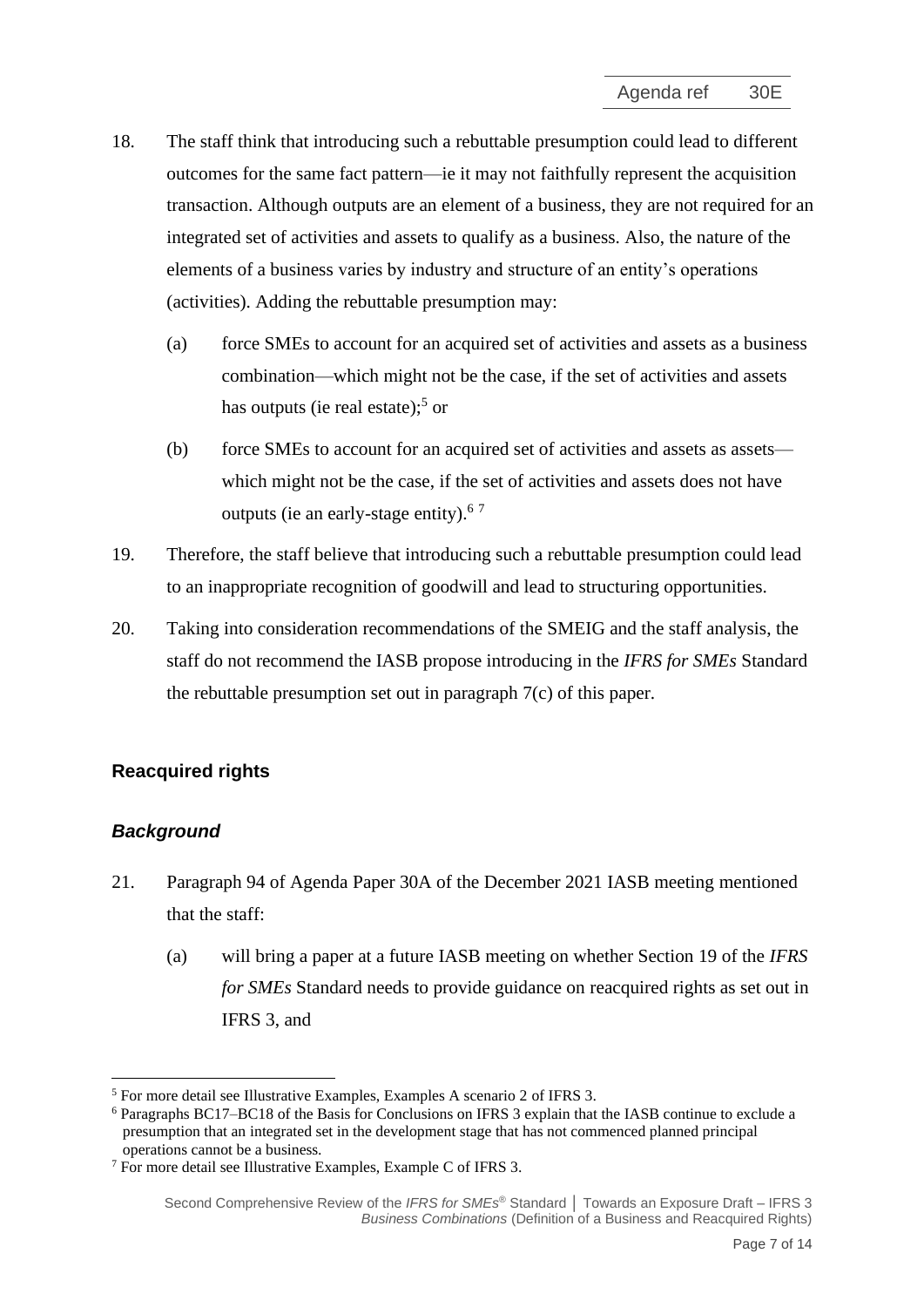- (b) will consult with the SMEIG members before bringing such a paper to the IASB. 8
- <span id="page-7-1"></span>22. As set out in paragraph [A9](#page-12-0) of Appendix A to this paper, in the Request for Information the IASB did not seek views on aligning Section 19 of the *IFRS for SMEs* Standard with the requirements in IFRS 3:
	- (a) introducing the option to measure non-controlling interests at fair value;
	- (b) changing the recognition criteria for recognising an intangible asset acquired in a business combination;
	- (c) clarifying that an assembled workforce is not recognised as an intangible asset; and
	- (d) providing additional guidance on reacquired rights.
- 23. Although the IASB acknowledged that not aligning Section 19 with some parts of IFRS 3 would result in the *IFRS for SMEs* Standard diverging from the acquisition method of accounting required by IFRS 3 it considered this approach struck a balance between simplicity and faithful representation.
- 24. The IASB reasoned that goodwill acquired in a business combination is amortised over its useful life applying the *IFRS for SMEs* Standard. Consequently, intangible assets acquired in a business combination that are not recognised separately are amortised through the annual amortisation of goodwill. Therefore, it is less critical to separately recognise intangible assets with finite useful lives.
- <span id="page-7-0"></span>25. However, the staff wanted to assess whether the reacquired rights are common amongst SMEs—for example, in the retail industry such rights include a right to use the acquirer's trade name under a franchise agreement (see also footnote 1 of this paper).

<sup>8</sup> For more detail see [AP30A: Towards an Exposure Draft—IFRS 3 Business Combinations](https://www.ifrs.org/content/dam/ifrs/meetings/2021/december/iasb/ap30a-towards-and-exposure-draft-ifrs-3-business-combinations.pdf) of the December 2021 IASB meeting.

Second Comprehensive Review of the *IFRS for SMEs* ® Standard **│** Towards an Exposure Draft – IFRS 3 *Business Combinations* (Definition of a Business and Reacquired Rights)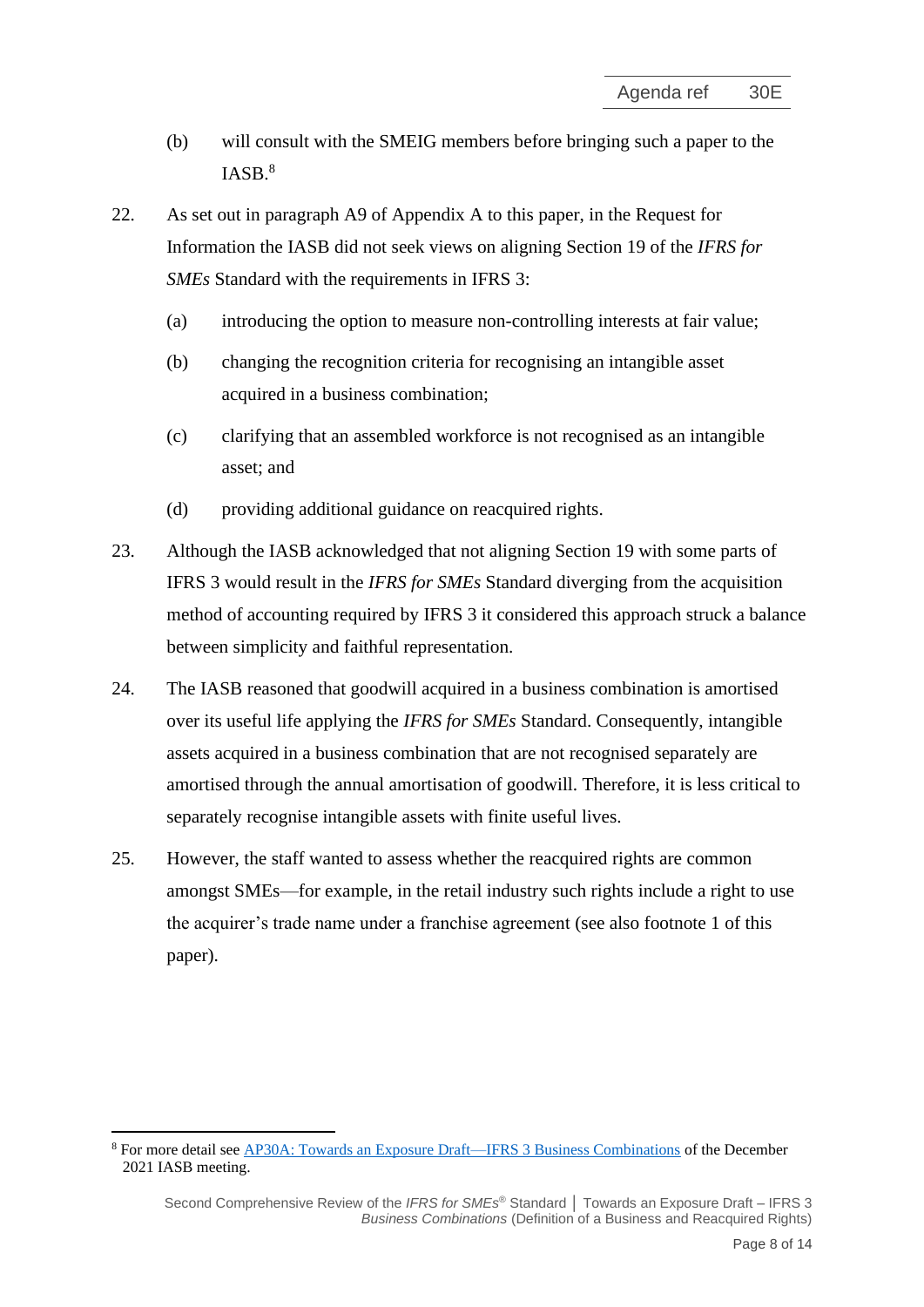#### *SMEIG recommendations*

- <span id="page-8-0"></span>26. The SMEIG met on 21 January 2022 to develop recommendations to enable the IASB to decide whether—to propose amendments to Section 19 of the *IFRS for SMEs*  Standard—to provide guidance on reacquired rights as set out in IFRS 3.
- 27. Overall SMEIG members recommended the IASB not introduce guidance on reacquired rights in the *IFRS for SMEs* Standard.
- <span id="page-8-1"></span>28. Many SMEIG members said reacquired rights are not common for SMEs. In contrast, some SMEIG members said reacquired rights are relevant to SMEs, but a small number of these SMEIG members expressed concern that accounting for such rights might introduce complexities for SMEs if the guidance is not simplified.

## *Staff analysis*

<span id="page-8-2"></span>29. As set out in paragraph [22](#page-7-1) of this paper, Section 19 of the *IFRS for SMEs* Standard does not include guidance on reacquired rights. However, the staff wanted to assess whether the reacquired rights are common amongst SMEs, and particularly if the terms of the contract giving rise to a reacquired right are favourable or unfavourable relative to the terms of current market transactions for the same or similar items (as set out in paragraphs B36 and B53 of IFRS 3)—such that the acquirer shall recognise, separately from the business combination, a settlement gain or loss (to recognise settlement of pre-existing relationship).<sup>9</sup> If this is the case, introducing this guidance would fill a gap and could provide users of SMEs' financial statements with an improved understanding of the cost of the business combination if it is relevant to SMEs.

<sup>9</sup> Paragraph B52 of IFRS 3 provides guidance for measuring that settlement gain or loss, including the Illustrative Examples paragraphs IE54–IE56 of IFRS 3.

Second Comprehensive Review of the *IFRS for SMEs* ® Standard **│** Towards an Exposure Draft – IFRS 3 *Business Combinations* (Definition of a Business and Reacquired Rights)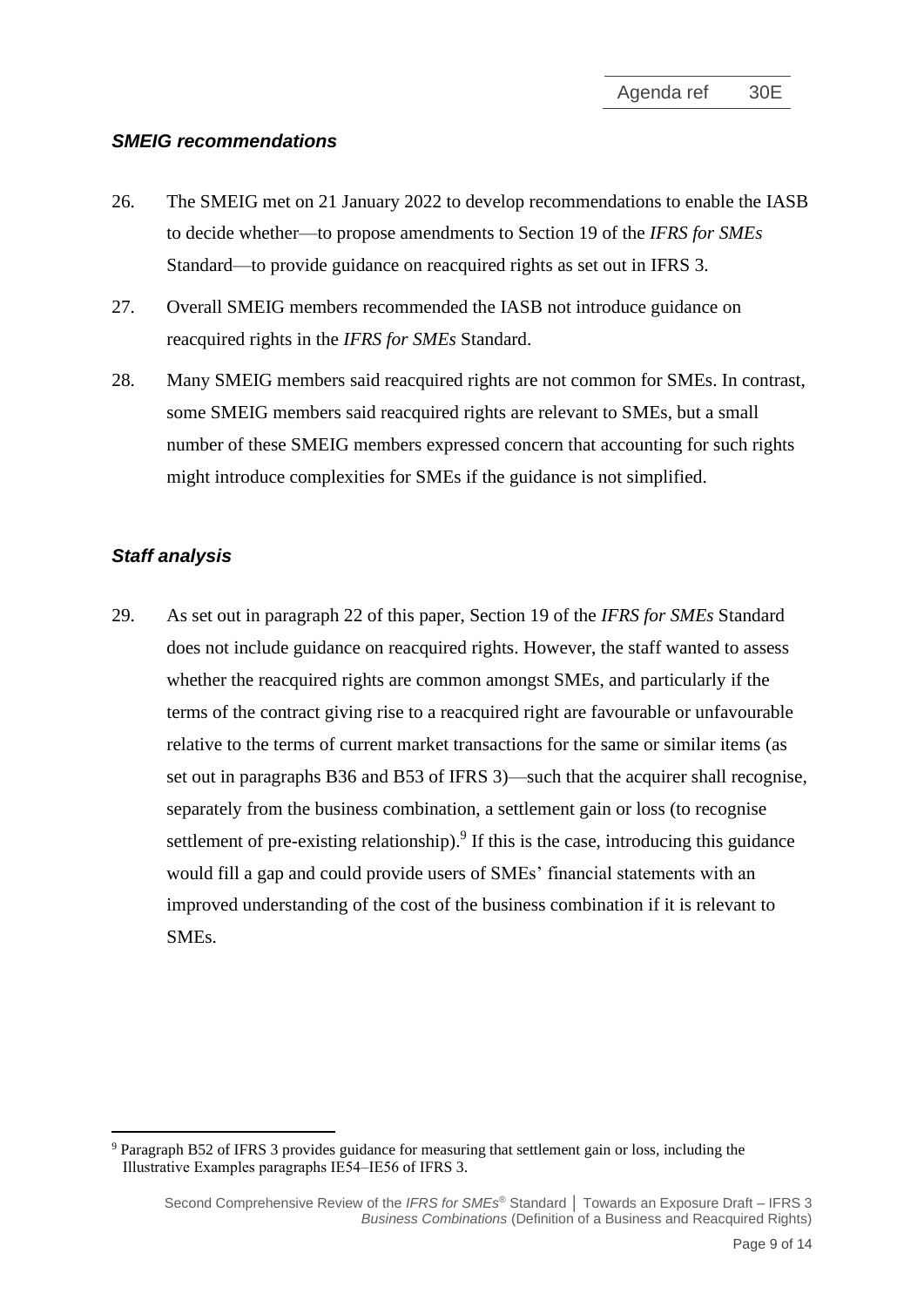- 30. At its March 2021 meeting, the IASB tentatively decided to apply the alignment approach with IFRS Accounting Standards as the starting point in developing an exposure draft of proposed amendments to the *IFRS for SMEs* Standard. In doing so, the IASB agreed to apply three alignment principles—relevance to SMEs, simplicity and faithful representation (Agenda Paper 30 of this meeting outlines the IASB's alignment approach). If a topic is not relevant to SMEs then the IASB would not propose alignment of the *IFRS for SMEs* Standard with that topic in IFRS Accounting Standards. The analysis of the other two alignment principles 'simplicity' and 'faithful representation' would not be undertaken if the relevant principle is not met.
- <span id="page-9-0"></span>31. The recommendations of the SMEIG provide evidence that the topic is not relevant for SMEs in many jurisdictions (see the recommendations of the SMEIG in paragraphs [26–](#page-8-0)[28](#page-8-1) of this paper). Therefore, the staff consider that the topic is not relevant to SMEs and do not recommend the IASB introduce guidance on reacquired rights in the *IFRS for SMEs* Standard.

#### **Staff recommendations and question for the IASB**

- <span id="page-9-1"></span>32. Taking into consideration the recommendations of the SMEIG and the staff analysis, the staff recommend the IASB:
	- (a) propose aligning the definition of a business in the *IFRS for SMEs* Standard with the amended definition of a business issued in 2018, without introducing any rebuttable presumption.
	- (b) retain unchanged Section 19 of the *IFRS for SMEs* Standard for the improvements in IFRS 3 that provided additional guidance on reacquired rights (ie not to provide guidance on required rights for SMEs), on the basis that was set out in paragraph B63 of the Request for Information (reproduced in paragraph [A9](#page-12-0) of Appendix A to this paper).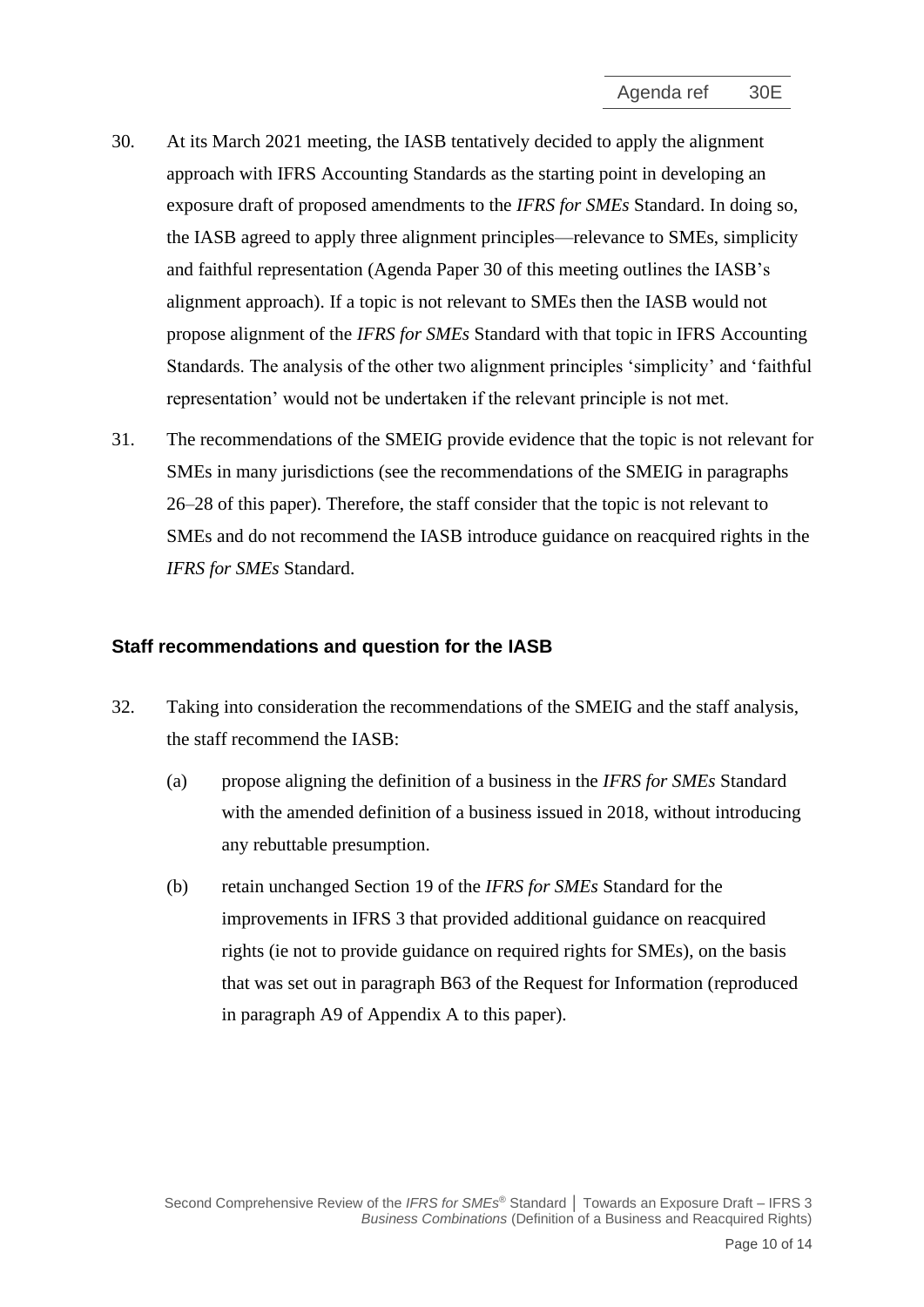#### **Questions for the IASB**

- 1. Does the IASB agree with the staff recommendation to confirm the IASB's tentative decision from its December 2021 meeting (ie propose aligning the definition of a business in the *IFRS for SMEs* Standard with the amended definition of a business issued in 2018, without introducing any rebuttable presumption)?
- 2. Does the IASB agree with the staff recommendation to retain unchanged Section 19 of the *IFRS for SMEs* Standard for the improvements in IFRS 3 that provided additional guidance on reacquired rights (ie not to provide guidance on required rights for SMEs)?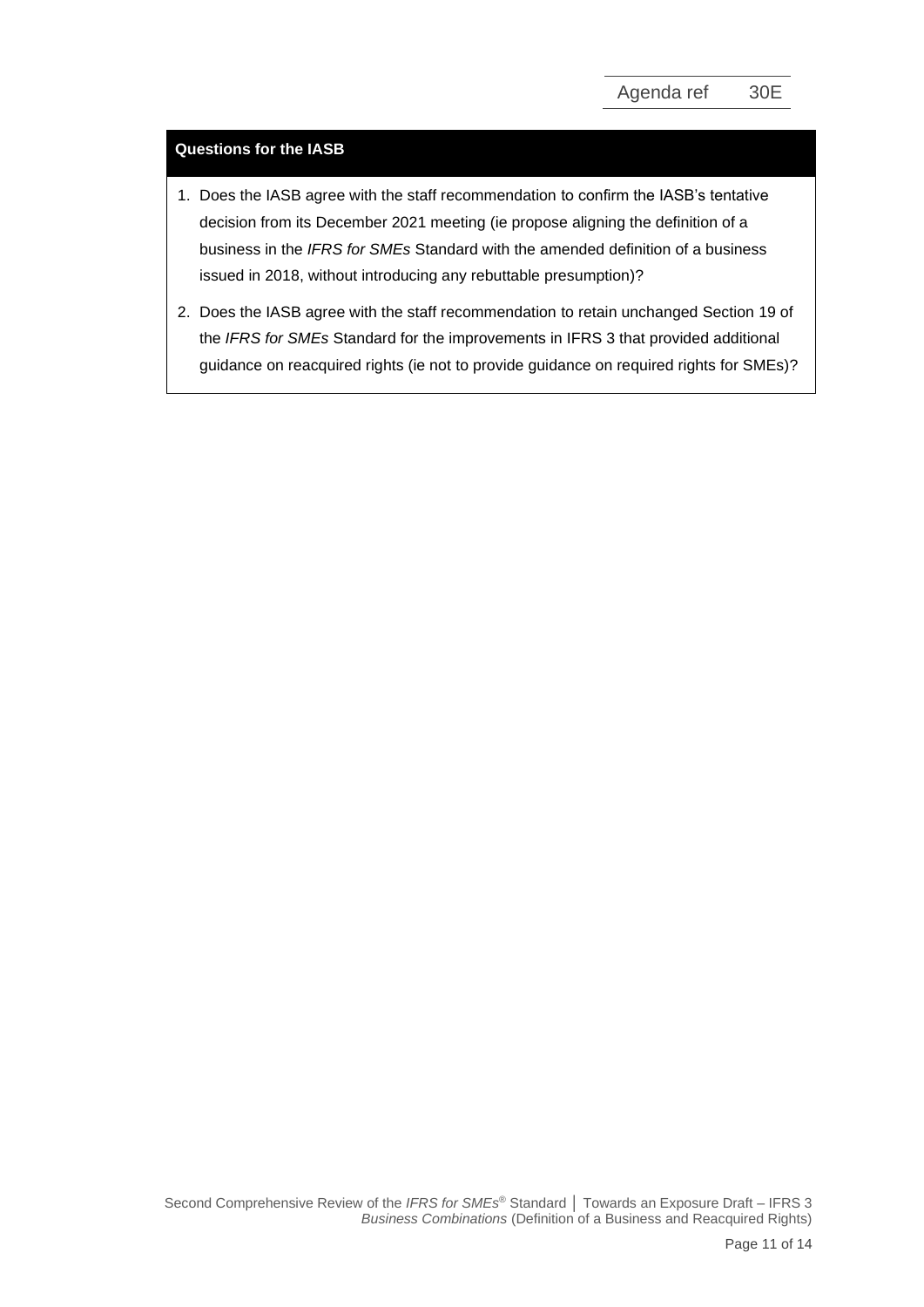# **Appendix A—IASB rationale in the Request for Information on aligning the**  *IFRS for SMEs* **Standard with IFRS 3 (2008)**

- A1. Question S5 asks for views on the extent to which Section 19 should be aligned with IFRS 3 (2008). Currently, Section 19 is based on IFRS 3 (2004), which was revised in 2008.
- A2. The IASB decided not to align the requirements of Section 19 with IFRS 3 (2008) during the first comprehensive review of the *IFRS for SMEs* Standard because the requirements of Section 19 were working well in practice and adding new fair value measurement requirements would introduce unnecessary complexity.
- A3. In deciding to reconsider alignment of Section 19 with IFRS 3 (2008) the IASB noted that it had completed the post-implementation review of IFRS 3 (2008) and had access to additional implementation experience regarding IFRS 3 (2008).
- A4. The IASB noted that IFRS 3 (2008) was developed to address known deficiencies in the requirements of IFRS 3 (2004) and to address application problems with the Standard. The IASB decided to address alignment by applying the 'alignment principles' to the significant improvements introduced in IFRS 3 (2008).
- A5. The *IFRS for SMEs* Standard does not include requirements on the accounting for step acquisitions. If Section 19 was aligned with the IFRS 3 (2008), requirements for step acquisitions an acquirer would be required to:
	- (a) measure the fair value of assets and liabilities acquired at the acquisition date and thereby determine the amount of goodwill at the acquisition date; and
	- (b) remeasure its previously held equity interest in the acquisition.
- A6. Introducing requirements for step acquisitions based on IFRS 3 (2008) into Section 19 would improve comparability and provide better-quality information to users. In the absence of requirements in the *IFRS for SMEs* Standard, entities may apply other practices.
- A7. The IASB decided to seek views, first, on the need to introduce requirements for step acquisitions into Section 19 and then on whether those requirements should be aligned with IFRS 3 (2008).

Second Comprehensive Review of the *IFRS for SMEs* ® Standard **│** Towards an Exposure Draft – IFRS 3 *Business Combinations* (Definition of a Business and Reacquired Rights)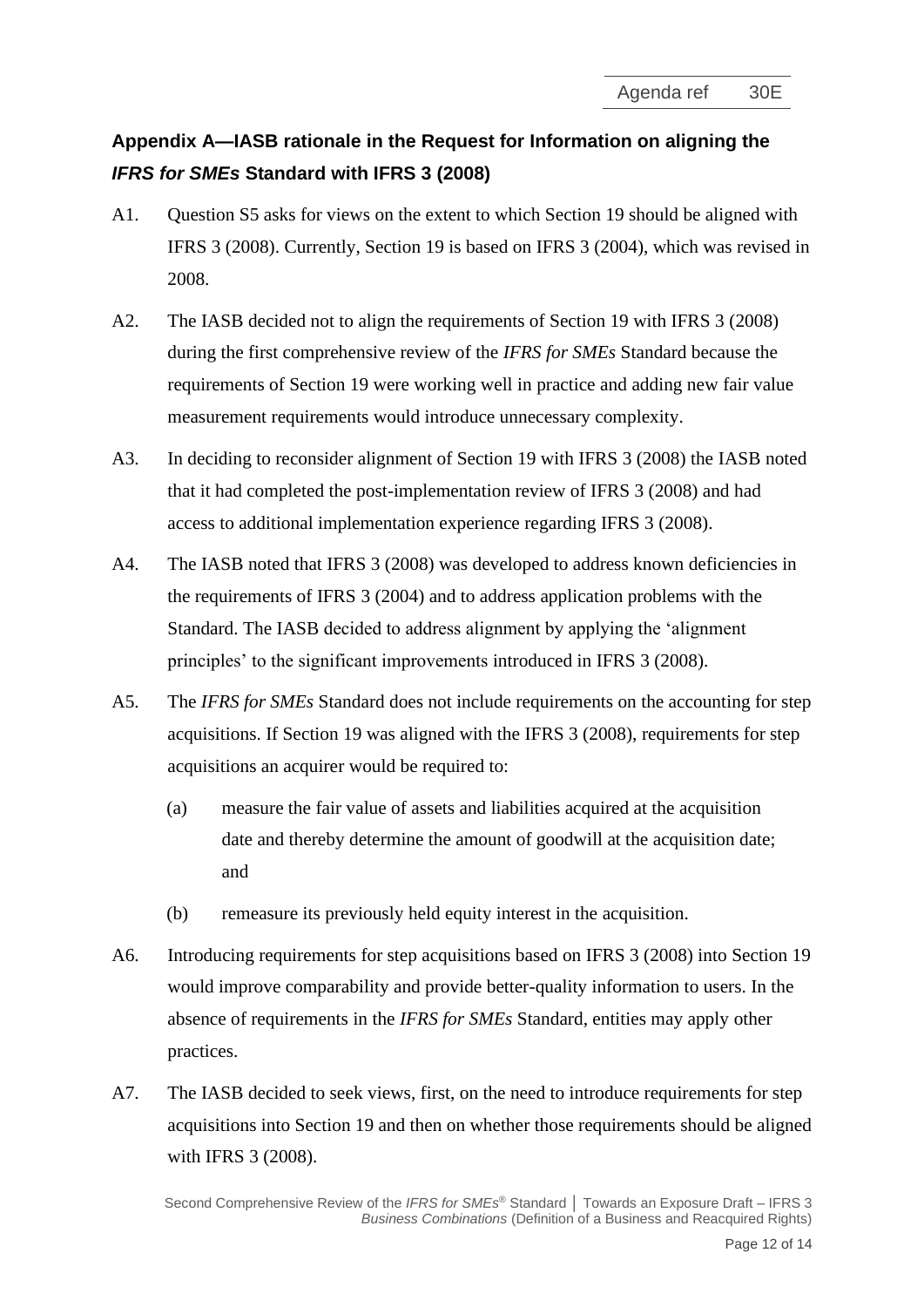- A8. The IASB is also seeking views on aligning Section 19 with IFRS 3 (2008) so that:
	- (a) acquisition-related costs are recognised as an expense at the time of the acquisition. Applying IFRS 3 (2008), acquisition-related costs are considered not to be part of the fair value exchange between the buyer and seller of the business combination and therefore are recognised separately as an expense.
	- (b) contingent consideration in a business combination is recognised at fair value and subsequent changes are accounted for as remeasurements of a financial instrument. Recognising contingent consideration at fair value would provide users of financial statements prepared applying the *IFRS for SMEs* Standard with better information about the cost of the business combination. The IASB also proposes to simplify these requirements and seek views on permitting an entity to use the undue cost or effort exemption in paragraph 2.14A of the *IFRS for SMEs* Standard and provide the related disclosures if measuring contingent consideration at fair value would involve undue cost or effort.
- <span id="page-12-0"></span>A9. The IASB is not seeking views on aligning Section 19 with improvements in IFRS 3 (2008) that:
	- (a) introduced the option to measure non-controlling interests at fair value;
	- (b) changed the recognition criteria for recognising an intangible asset acquired in a business combination;
	- (c) clarified that an assembled workforce is not recognised as an intangible asset; and
	- (d) provided additional guidance on reacquired rights.
- A10. The IASB decided that these improvements would introduce complexity into Section 19. The IASB noted that its decision not to seek views on aligning Section 19 with these improvements would result in the *IFRS for SMEs* Standard diverging from the acquisition method of accounting required by IFRS 3 (2008).
- A11. The acquisition method of accounting views a business combination from the perspective of the acquirer. Applying the acquisition method, users of financial